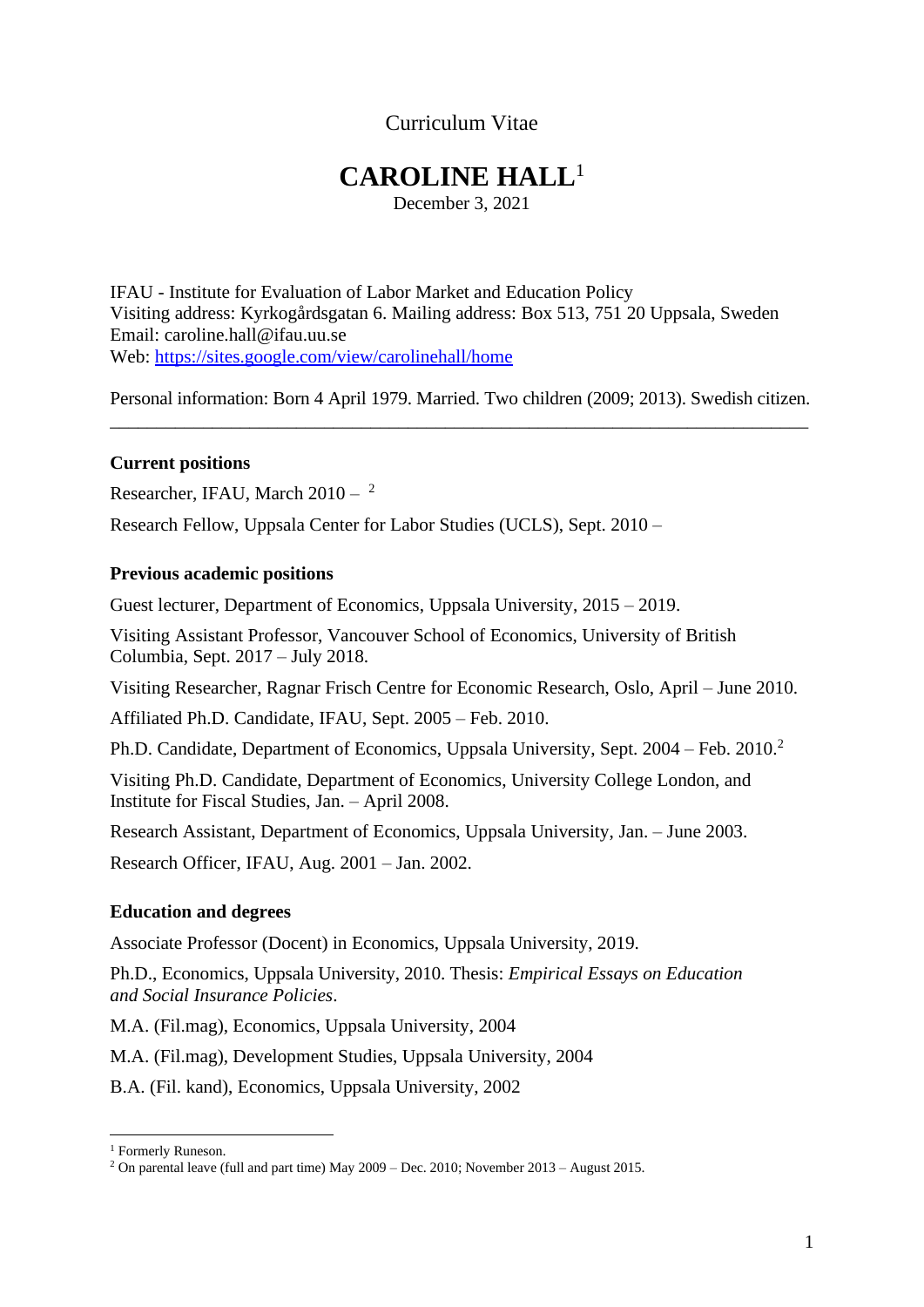French language studies, Université Catholique de l'Ouest, Angers, France, Fall 2000

# **Articles in refereed journals**

- 1. Hall, C, K Kotakorpi, L Liljeberg and J Pirttilä (forthcoming), "Screening through Activation: Differential Effects of a Youth Activation Programme", *Journal of Human Resources*. Earlier version: CESifo Working Paper No. 630.
- 2. Hall, C, M Lundin and K Sibbmark (2021), "A laptop for every child? The impact of technology on human capital formation", *Labour Economics*, vol 69 (April), article 101957. <https://doi.org/10.1016/j.labeco.2020.101957>
- 3. Hall, C, M Lundin and K Sibbmark (2020), "Strengthening Teachers in Disadvantaged Schools: Evidence from an Intervention in Sweden's Poorest City Districts", *Scandinavian Journal of Educational Research*, <https://doi.org/10.1080/00313831.2020.1788154>
- 4. Åslund, O, H Grönqvist, C Hall and J Vlachos (2018), "Education and Criminal Behavior: Insights from an Expansion of Upper Secondary School", *Labour Economics*, vol. 52: 178-192. <https://doi.org/10.1016/j.labeco.2017.11.007>
- 5. Hall, C and E Lindahl (2017), "Illness-related absence among preschool children: Insights from a health intervention in Swedish preschools", *Journal of Health Economics*, vol 56: 191-200. <https://doi.org/10.1016/j.jhealeco.2017.10.004>
- 6. Hall, C (2016), "Does More General Education Reduce the Risk of Future Unemployment? Evidence from an Expansion of Vocational Upper Secondary Education", *Economics of Education Review*, vol 52: 251-271. <https://doi.org/10.1016/j.econedurev.2016.03.005>
- 7. Hall, C (2014), "Comment on Maibom, Rosholm and Svarer: Can active labor market policies combat youth unemployment?", *Nordic Economic Policy Review*, no 1/2014: 263-268.
- 8. Grönqvist, H and C Hall (2013), "Education Policy and Early Fertility: Lessons from an Expansion of Upper Secondary Schooling", *Economics of Education Review*, vol 37: 13- 33. <https://doi.org/10.1016/j.econedurev.2013.07.010>
- 9. Hall, C (2012), "The Effects of Reducing Tracking in Upper Secondary School: Evidence from a Large-Scale Pilot Scheme", *Journal of Human Resources*, vol 47(1): 237-269. <http://jhr.uwpress.org/content/47/1/237.short>
- 10. Hall, C (2011), "Do Interactions between Unemployment Insurance and Sickness Insurance Affect Transitions to Employment*?", Labour: Review of Labour Economics and Industrial Relations*, vol 25(4): 447-467. [https://doi.org/10.1111/j.1467-](https://doi.org/10.1111/j.1467-9914.2011.00532.x) [9914.2011.00532.x](https://doi.org/10.1111/j.1467-9914.2011.00532.x)
- 11. Hall, C and L Hartman (2010), "Moral hazard among the sick and unemployed: evidence from a Swedish social insurance reform", *Empirical Economics*, vol 39(1): 27-50. <https://link.springer.com/article/10.1007/s00181-009-0293-7>

## **Unpublished working papers**

12. A Sjögren (ed), M Engdahl, C Hall, H Holmlund, M Lundin, H Mühlrad, and B Öckert (2021), "Swedish children and youth during the COVID-19 pandemic", IFAU Working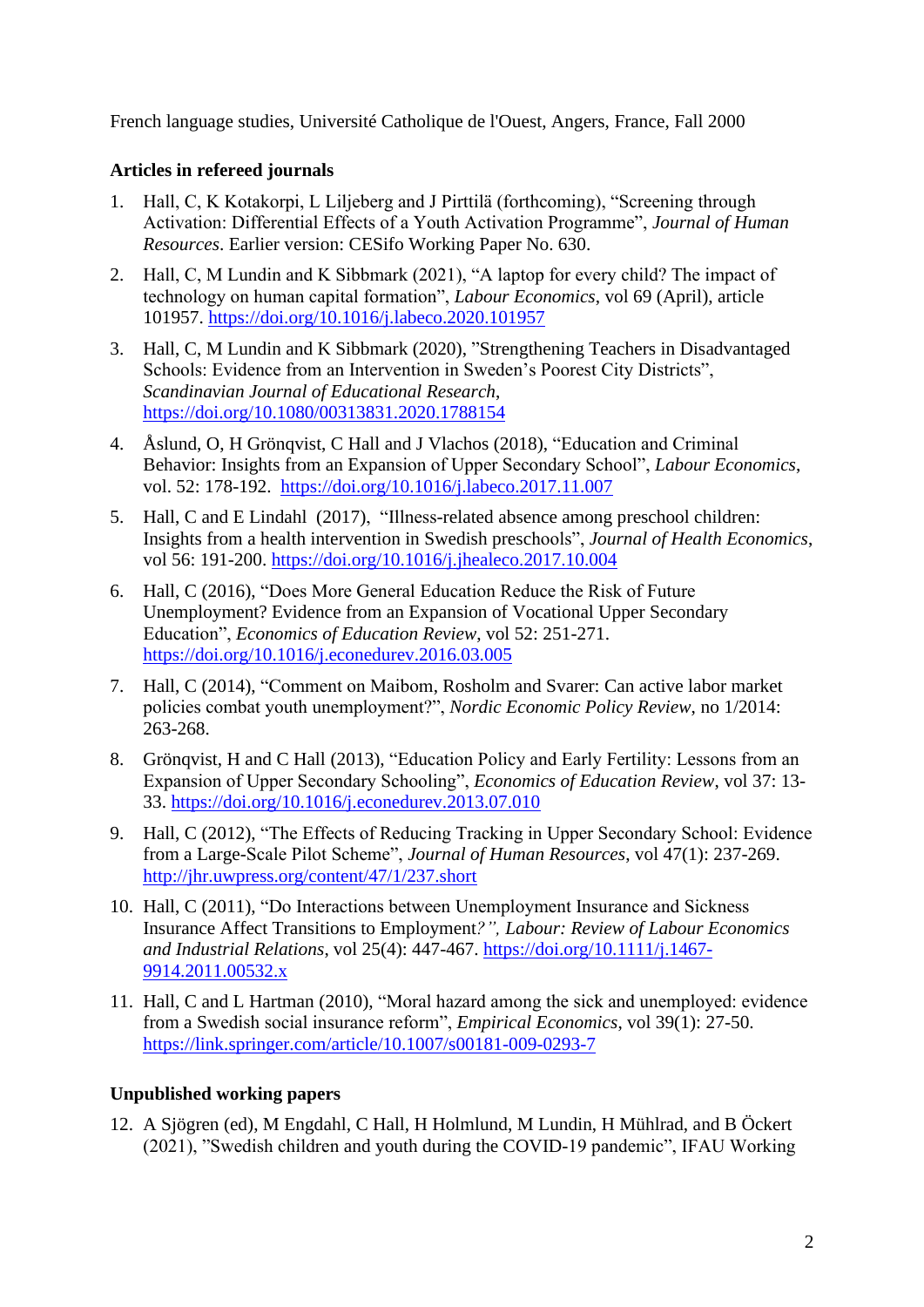Paper 2021:3. [https://www.ifau.se/globalassets/pdf/se/2021/wp-2021-03-swedish](https://www.ifau.se/globalassets/pdf/se/2021/wp-2021-03-swedish-children-and-youth-during-the-covid-19-pandemic.pdf)[children-and-youth-during-the-covid-19-pandemic.pdf](https://www.ifau.se/globalassets/pdf/se/2021/wp-2021-03-swedish-children-and-youth-during-the-covid-19-pandemic.pdf) 

13. Fredriksson, P, C Hall, E Johansson and P Johansson (2010), "Do pre-school interventions further the integration of immigrants? Evidence from Sweden", in Hall, C (2010) *Empirical Essays on Education and Social Insurance Policies*, Economics Studies 122, Department of Economics, Uppsala University.

#### **Popular writing and publications in Swedish**

- 14. Hall, C, M Lundin, T Mörtlund and K Sibbmark (2021), "En dator per elev i mellanstadiet. Hur påverkas undervisningen och studieresultaten?", Report 2021:18, IFAU.
- 15. Hall, C, M Lundin and K Sibbmark (2019), "Hur påverkas studieresultat i skolan av en dator per elev?", Report 2019:29, IFAU.
- 16. Hall, C and E Lindahl (2018) "Familj och arbete under småbarnsåren Hur använder föräldrar förskola och föräldraförsäkring?", Socialförsäkringsrapport 2018:9, Försäkringskassan.
- 17. Hall, C and E Lindahl (2016) "Sjukfrånvaro bland förskolebarn lärdomar från en satsning på förbättrad hygien", Report 2016:23, IFAU.
- 18. Assadi, A, C Hall, M Lundin and K Sibbmark (2015) "Erfarenheter och effekter av satsningar på lärare i skolor med låga elevresultat", Report 2015:23, IFAU.
- 19. Åslund, O, H Grönqvist, C Hall and J Vlachos (2015) "Utbildning och brottslighet vad hände när man förlängde yrkesutbildningarna på gymnasiet?", Report 2015:11, IFAU.
- 20. Hall (2013) "Medförde längre och mer generella yrkesprogram en minskad risk för arbetslöshet?", Report 2013:16, IFAU.
- 21. Grönqvist, H and C Hall (2012) "Sambandet mellan utbildning och tidigt barnafödande", *Ekonomisk Debatt*, vol 40, no 3: 26-36.
- 22. Hall, C (2011) "Förlängningen av de gymnasiala yrkesutbildningarna i Sverige: effekter på avhopp, utbildningsnivå och inkomster", *Søkelys på arbeidslivet*, vol 28, no 1-2: 157- 170.
- 23. Hall, C and L Liljeberg (2011) "En jobbgaranti för ungdomar? Om Arbetsförmedlingens ungdomsinsatser", Report 2011:1, IFAU.
- 24. Hall, C (2009) "Förlängningen av yrkeslinjerna på gymnasiet: effekter på avhopp, utbildningsnivå och inkomster", *Ekonomisk Debatt*, vol 37, no 8: 61-75.
- 25. Hall, C (2009) "A-kassa eller sjukpenning spelar det någon roll för hur snabbt arbetslösa övergår till arbete?", *Ekonomisk debatt*, vol 37, no 2: 48-58.
- 26. Larsson, L and C Runeson (2007) "Effekten av sänkt sjukpenning för arbetslösa", *Ekonomisk debatt*, vol 35, no 6: 51-61
- 27. Ackum Agell, S, A Forslund, M Hemström, C Runeson, O N Skans and B Öckert (2002) "Follow-up of EU's Recommendations on Labor Market Policies", Report 2002:3, IFAU.
- 28. Åslund, O and C Runeson (2002) "Follow-up of EU's Recommendations for Integrating Immigrants into the Labour Market", Report 2002:4, IFAU.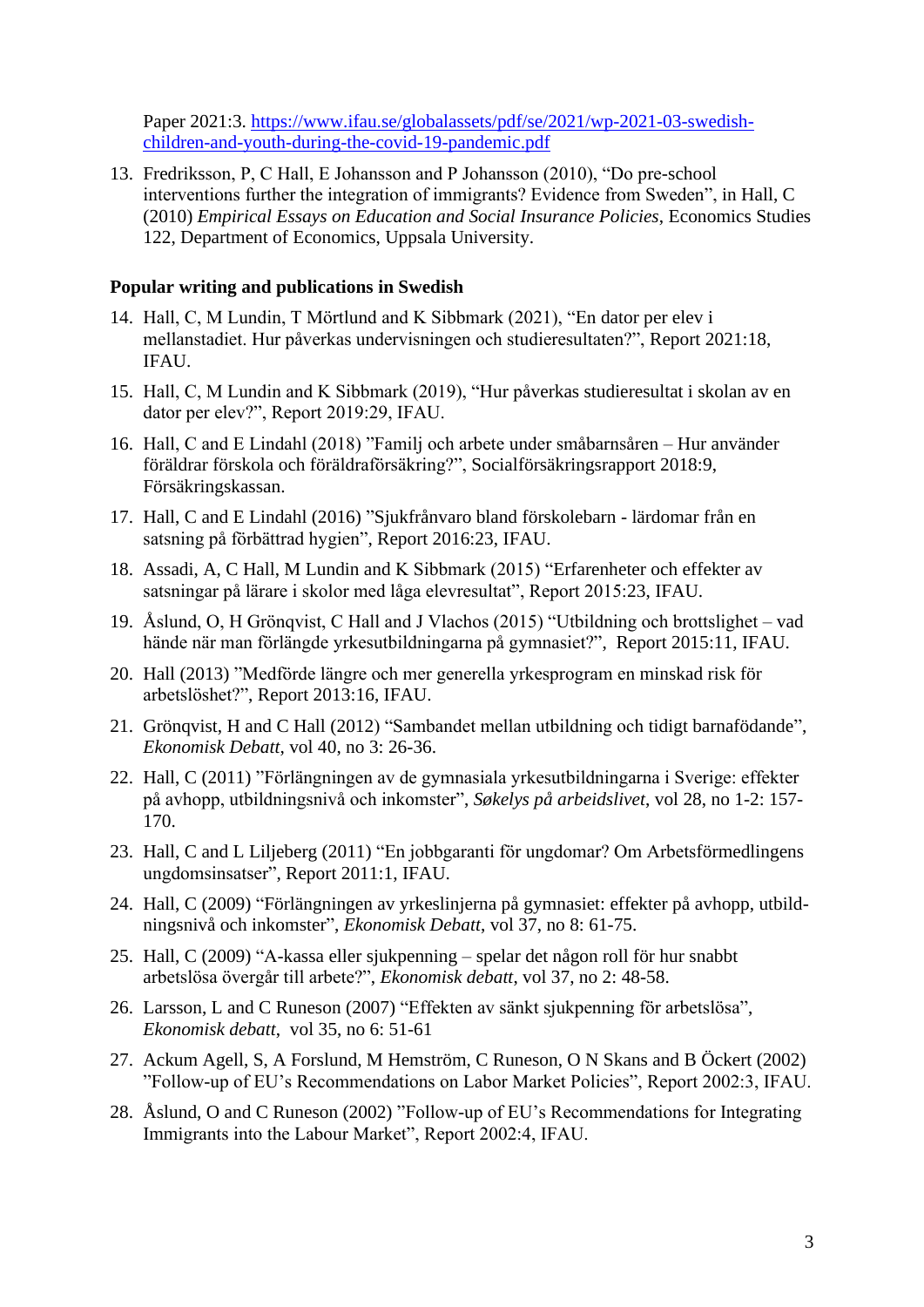- 29. Fredriksson, P and C Runeson (2002) "Follow-up of EU's Recommendations on the Tax and Benefit Systems", Report 2002:5, IFAU.
- 30. Sundström, M and C Runeson (2002) "Follow-up of EU's Recommendations on Equal Opportunities", Report 2002:6, IFAU.

#### **Selected work in progress**

"The impact of ICT on school performance in primary school", with Martin Lundin, Kristina Sibbmark, Tove Mörtlund.

"Too flexible family benefits? The impact of a child home care allowance on mothers' labor market outcomes and children's cognitive skills", with Erica Lindahl and Sara Roman.

"Policies for youth with reduced work capacity – labor market impact in Sweden and Norway", with Ines Hardoy and Kristine von Simson.

"Are employees in small firms affected by a more generous insurance for high sick-pay costs", with Linus Liljeberg and Erica Lindahl.

"Schooling during the COVID-19 pandemic – expected effects of school closures and distance learning in the Nordic countries", with Ines Hardoy and Martin Lundin.

"Activation and mental health among unemployed youth", with Linus Liljeberg, Kaisa Katakorpi, Jukka Pirttilä.

#### **Teaching**

Lecturer, *Labor Economics* (Bachelor's level), Department of Economics, Uppsala University, spring and fall semester 2018, spring semester 2019.

Lecturer, *Policy Evaluation* (Master's level), Department of Economics, Uppsala University, Fall semester 2012, spring semester 2015−2017.

Teaching Assistant, *Introduction and Macro Theory* (Introductury level), Department of Economics, Uppsala University, spring and fall semesters 2006.

Teaching Assistant, *Microeconomics with Applications* (Introductury level), Department of Economics, Uppsala University, spring and fall semesters 2006.

Supervisor Master's thesis, spring semester 2017 and 2021.

#### **Research grants**

Swedish Research Council for Health, Working Life and Welfare (FORTE). Research grant: "Swedish family policies and the integration of immigrant families", 2020–2022 (coinvestigator) (SEK 4,000,000).

The Swedish Social Insurance Agency. Research grant: "Föräldrapenning och nyanlända familjers integration i arbetsliv och förskola", 2020–2021 (prinicpal investigator). (SEK 1,521,490).

The Swedish Social Insurance Agency. Research grant: "Hur agerar mammor och pappor när barnen är sjuka och vad har det för konsekvenser för deras egen arbetssituation?", 2015–2017 (co-investigator) (SEK 2,482,000).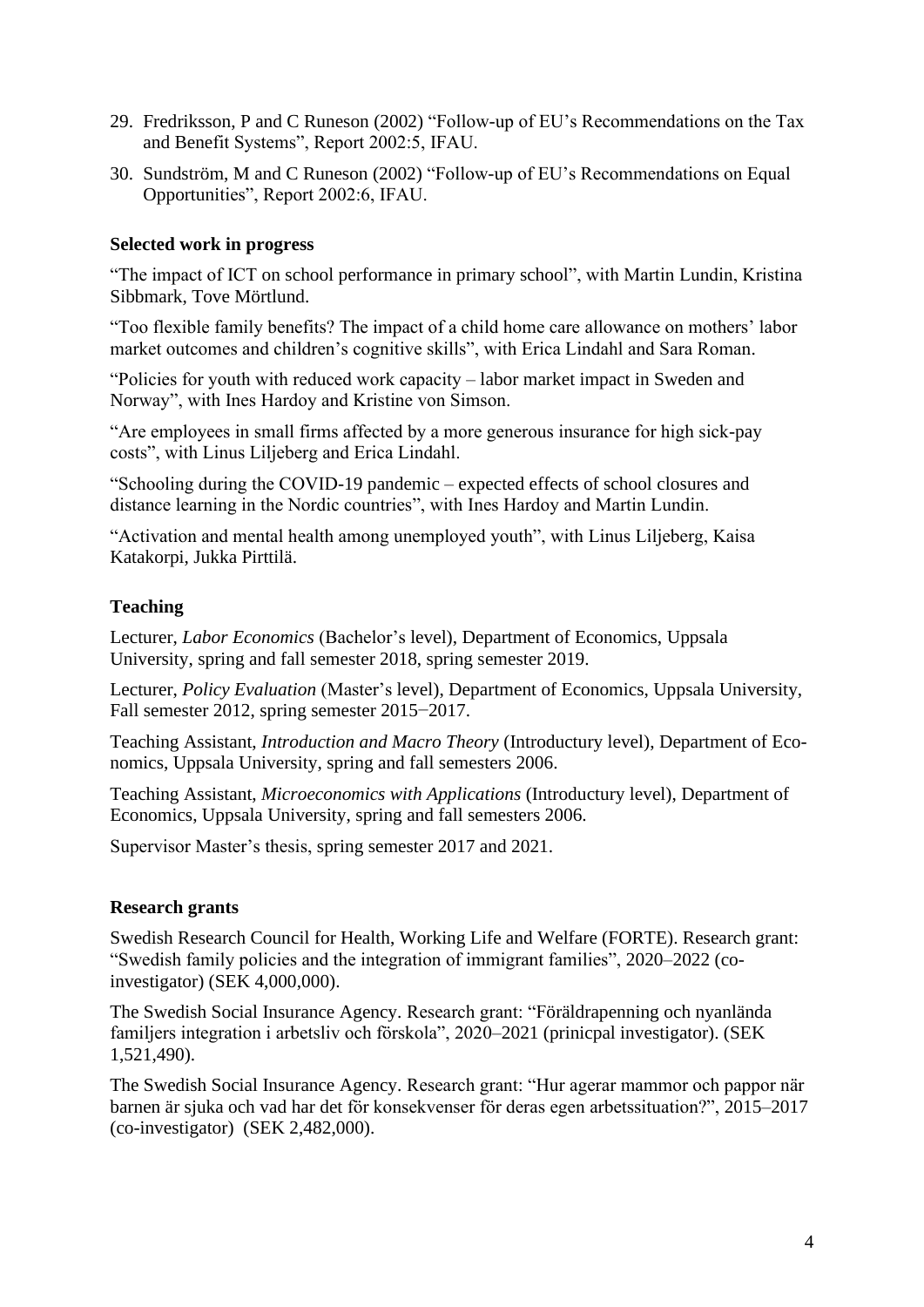Swedish Council for Working Life and Social Research (FAS). Postdoc grant, 2012–2013 (prinicpal investigator). (SEK 1,600,000).

Swedish Council for Working Life and Social Research (FAS). Scholarship for visiting Ragnar Frisch Centre for Economic Research, 2009. (SEK 45,000).

Helge Ax:son Johnson Foundation. Research grant, 2006. (SEK 25,000).

Jan Wallander and Tom Hedelius Foundation. Scholarship for visiting University College London, 2005. (SEK 131,000).

#### **Other professional experience and assignments**

Editor, IFAU Working Paper Series (2011−)

Expert, Government Commission on the Work with Youth Not in Employment or Education (October 2012–October 2013)

Co-organizer of "Stockholm-Uppsala Doctural Students' Workshop in Economics (SUDSWEc)" (2006)

Member of the Board of Graduate Students, Department of Economics, Uppsala University, (2005−2006)

#### **Referee assignments**

*American Economic Journal: Applied Economics*, *American Economic Review*, *B.E. Journal of Economic Analysis and Policy, CESifo Economic Studies, Economic Letters*, *Economics of Education Review*, *Education Economics*, *Education Finance and Policy*, *Journal of Labor Economics*, *Journal of the European Economic Association, Labour Economics*, *Scandinavian Journal of Economics*, SNS (Centre for Business and Policy Studies), Swedish National Audit Office, IFAU Working Paper series.

## **Discussant**

- *2019* Final seminar, Charlotta Boström's thesis, Stockholm University
- *2017* SNS: "ICT in Education", Stockholm
- *2013* Nordic Economic Policy Review:"Youth and the Labour Market", Stockholm.

#### **Invited seminars and presentations at conferences**

- *2021* Uppsala Municipality, Uppsala. Nordic Economic Policy Review, Workshop: "Covid-19 effects on the economy in the Nordics", Reykjavik.
- *2020* Swedish Ministry of Education and Research, Stockholm.
- 2019 <sup>4th</sup> Stockholm-Uppsala Education Economics Workshop, Stockholm. Helsinki Center of Economic research (HECER), Helsinki.
- *2018* The Swedish National Conference in Economics, Växjö. EALE, annual conference, Lyon. Vancouver School of Economics, UBC, Vancouver.